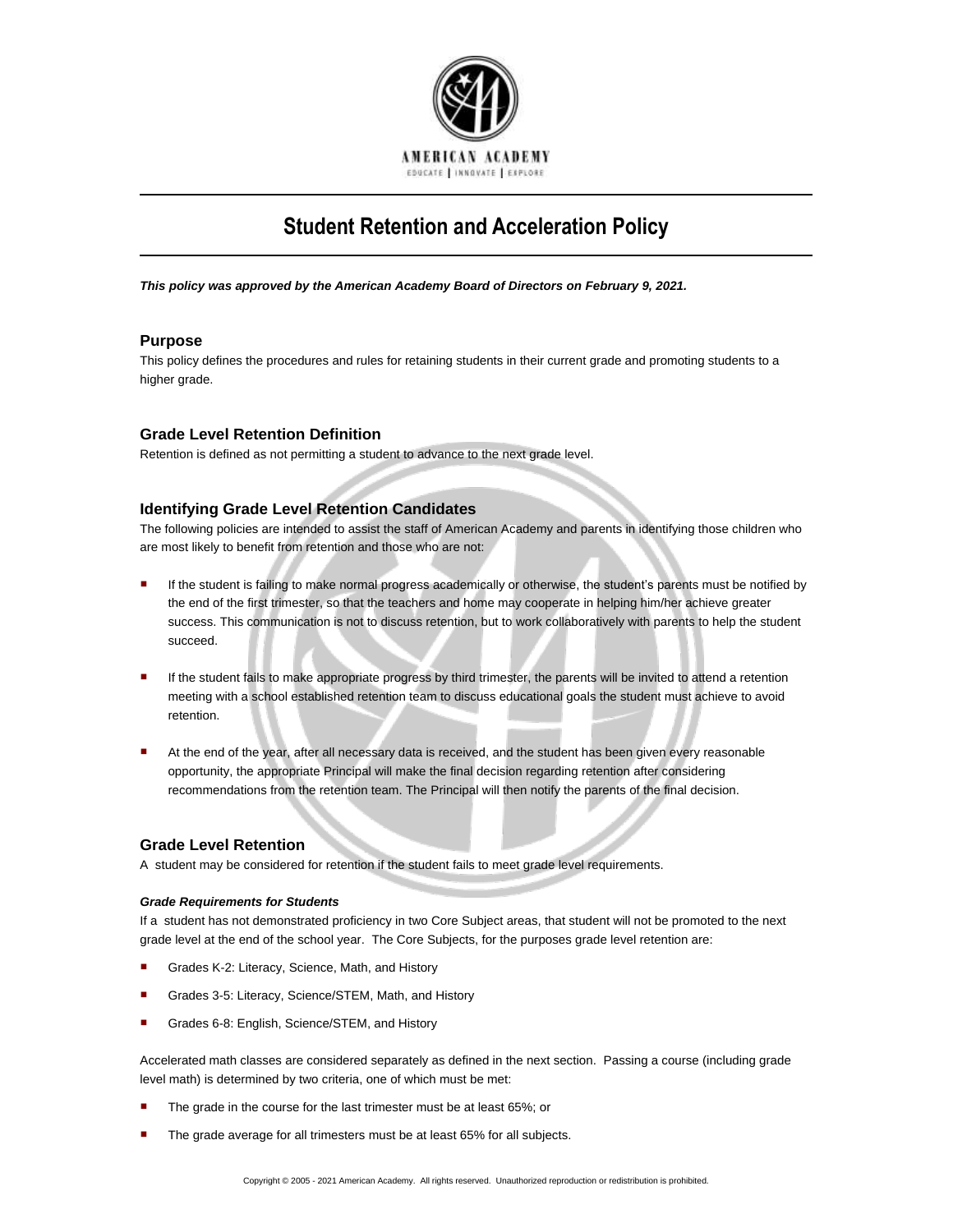# **Math Retention and Acceleration**

#### *Accelerated Math Definition*

Any student that is in a math class *higher* than the grade level they are in is considered "accelerated" (see graphic).



#### *Requirements to Advance to the Next Math Level*

- Students in grade-level math must meet the requirements specified in the Grade Level Retention section.
- Students in an accelerated math class (defined above) must maintain a B- (82%) or better course average for the year and a B- (82%) or better for the third trimester.

#### *Requirements to Skip the Next Math Level*

- Students in a grade level math class must maintain a solid A (96%) or better course average for the year and for the third trimester.
- Students must have verification of formal instruction in the skipped math level, such as a note from a tutor.
- Parents must notify the school prior to the start of the next school year in order for the students to test for acceleration.
- **Students must demonstrate mastery of the level they are trying to skip.**

# **Grade Acceleration in all Grades (K-8)**

#### *Grade Acceleration Definition*

Grade Acceleration is defined as permitting a student to skip the next grade level.

Student Retention and Acceleration Policy, Approved February 9, 2021